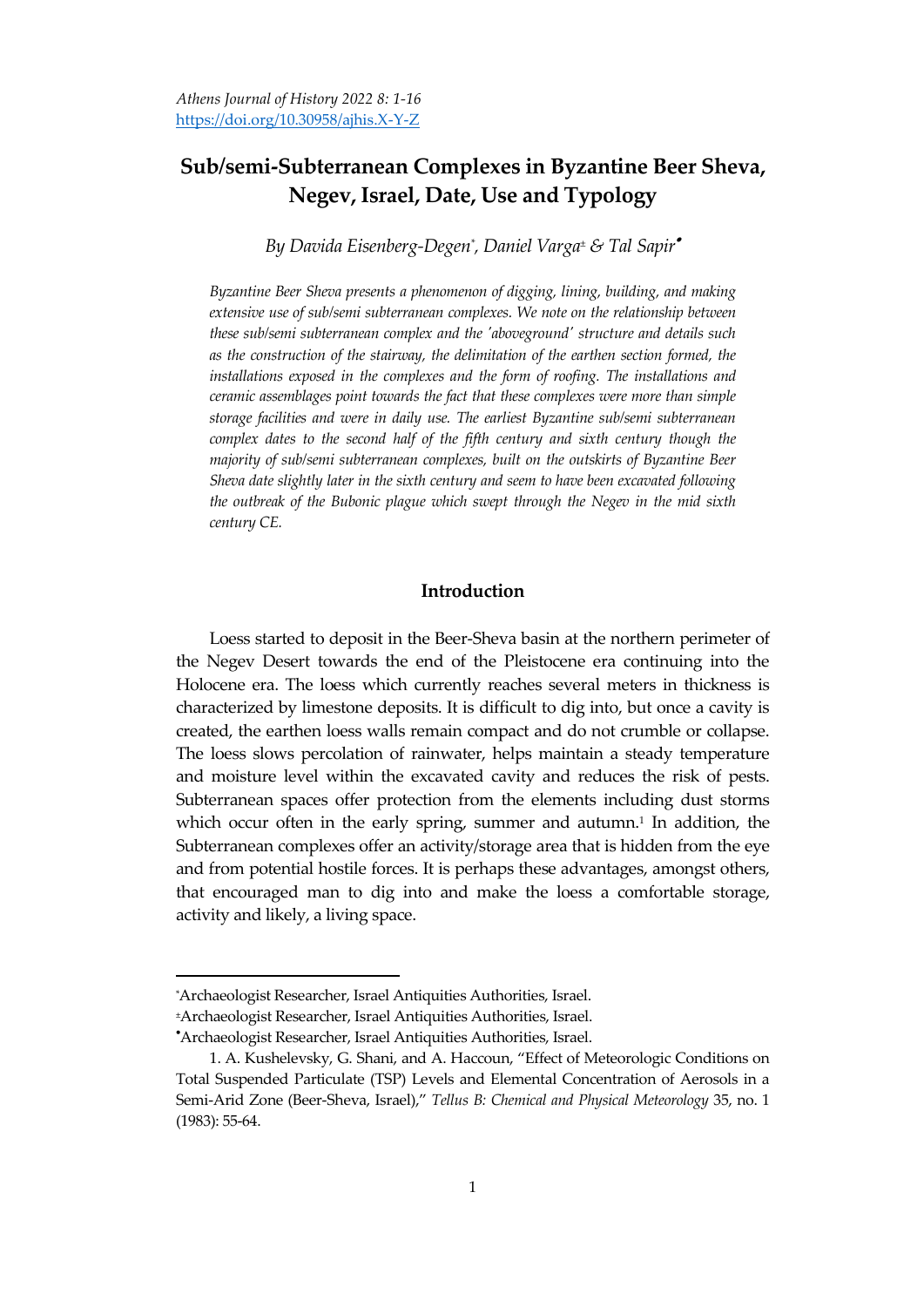The first to create and use anthropogenic cavities in the loess of the Beer-Sheva basin date to the Chalcolithic culture. In the Chalcolithic period excavated cavities took on several shapes including rounded depressions, and cylinder and bell shaped deep shafts - some of which are connected by tunnels. These may have served for dwelling, storage, defence, and/or burial.<sup>2</sup> Few examples from the Beer-Sheva area suggest that some use was made of sub/semi-subterranean depressions and rooms during the Late Persian,<sup>3</sup> Hellenistic,<sup>4</sup> and Roman periods.<sup>5</sup> It is only in the Byzantine period that the phenomena reemerged with magnitude.

The sub/semi-subterranean complexes discussed below are not dissimilar in concept to the natural and enhanced cavities and caves of the southern Hebron hills and Judean lowlands which were in extensive use throughout the Byzantine – Mamluk periods (and in some cases sporadically through present day). These caves, cut into the hard limestone hillside included built entrances, a division into areas and were often surrounded by a walled courtyard and were an integral part of a larger complex. The main difference between the natural or hewn caves and the sub/semi-subterranean complexes dug into the loess is on the one hand technical and on the other hand, and perhaps directly related to the first, the relatively limited period within the Byzantine period that sub/semi-subterranean complexes were in use. The short period that sub/semi-subterranean complexes were in use may also reflect the state of economy and security in the region at the time.

Beer-Sheva is situated in the northern Negev, in a semi-arid desert. In the Byzantine period Beer Sheva was an important administrative, religious and military center. It is mentioned in a number of historical texts and epigraphic sources. The two main historical sources are the *Notitia Dignitatum*, a Roman imperial document dated to the beginning of the fourth century CE, corresponding to reign of Emperor Diocletian (284-305 CE) and the 'Beer Sheva Edicts'. The *Notitia Dignitatum* states that a cavalry unit from the province of Dalmatia was stationed in Beer-Sheva (*Equites Dalmatae Illirian*). The Edicts lists the three provinces of Palestine (Prima, Secunda and Tertia) and the sums of money that residents had to pay the army, emphasizing the centrality of Beer Sheva in the Byzantine military system.

Recent archeological excavations and research revealed archeological remains which enable us to better reconstruct Byzantine Beer-Sheva. Byzantine Beer-

<sup>2.</sup> Y. Abadi-Reiss, 'Dug in Loess – New Perspectives for Understanding Underground Spaces in the Chalcolithic Period of the Northern Negev,' in *Archaeological Excavations and Research Studies in Southern Israel* (eds.) A. Golani, D. Varga, G. Lehmann, and Y. Tchekhanovets (Collected Papers, 17th Annual Southern Conference. Volume 4, 2021), 133-152.

<sup>3.</sup> Sapir personal observation.

<sup>4</sup>. Y. Baumgarten, 'Be'er Sheva', Railway Line,' *Hadashot Arkheologiyot - Excavations and Surveys in Israel* 132 (2020).

<sup>5.</sup> Varga personal observation.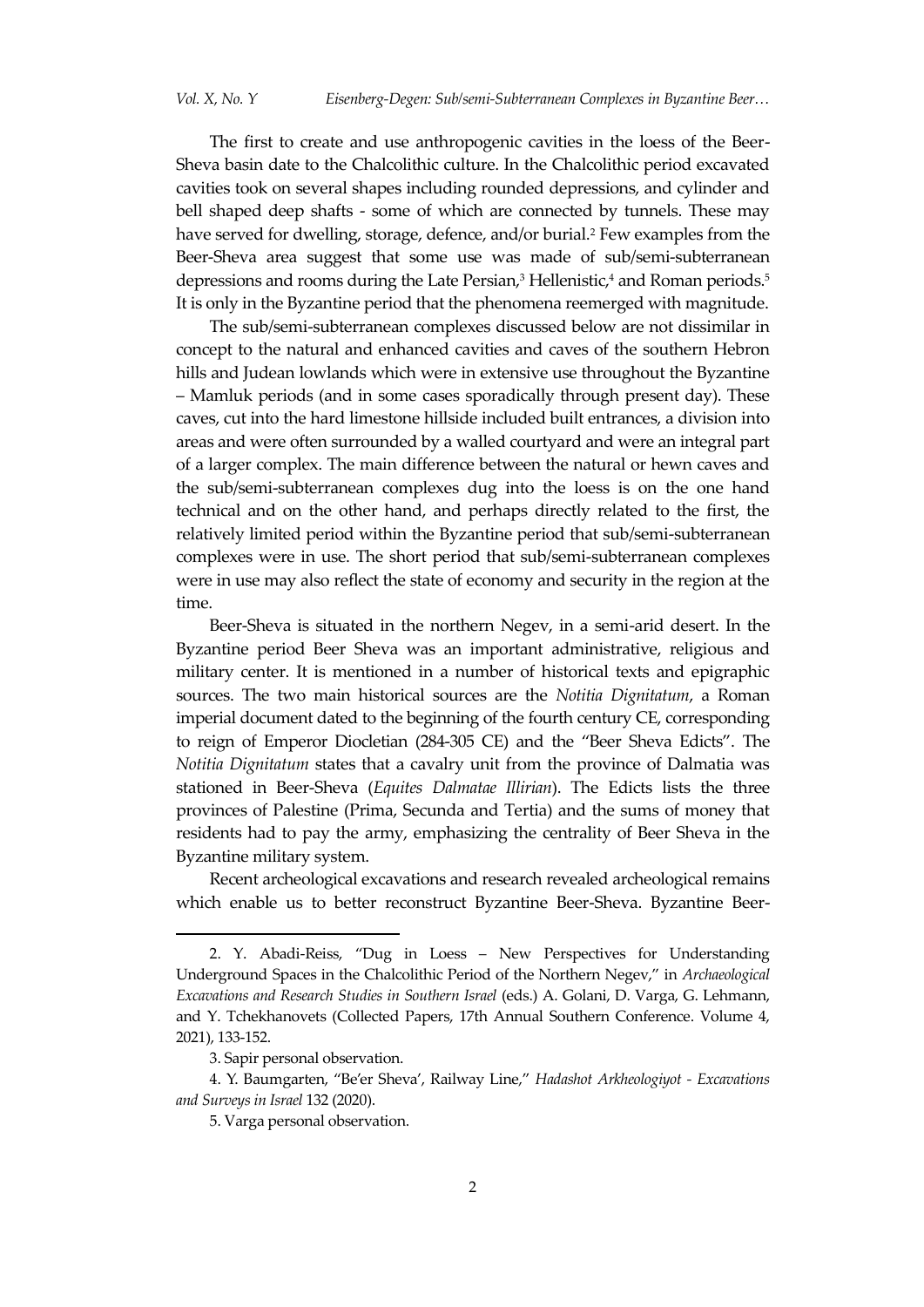Sheva is constructed on loess soil plains and low limestone hills. The Byzantine city included a cathedral,<sup>6</sup> churches, monasteries, bath houses, and a military camp.<sup>7</sup> Surrounding the municipal center were wealthy residential quarters. Diverse industrial installations and agricultural complexes<sup>8</sup> were constructed along the outskirts of the city. The Byzantine city is surrounded by cemeteries of stone lined cist tombs.<sup>9</sup> The farmsteads and agricultural installations are usually found beyond the cemeteries delineating the Byzantine city (Figure 1). The city flourished through the seventh century though there is evidence that by the Umayyad period some of the Byzantine structures stood abandoned.<sup>10</sup> In the Abbasid period new farmsteads were constructed around Beer-Sheva. These integrated architectural elements dismantled from Byzantine structures, likely from Byzantine Beer-Sheva.<sup>11</sup>

A number sub/semi-subterranean complexes exposed hint a wide phenomenon. From a dozen examples we may conclude that these complexes were usually excavated into the loess soil though there are a few examples of quarrying into the limestone bed rock, following the same techniques and forms. How the sub/semi-subterranean complexes correspond and were integrated within the 'traditional' stone built Byzantine city is not entirely clear. This is mostly due to the poor state of conservation. Most sub/semi-subterranean complexes are part of the agricultural farmsteads surrounding the city. Stairs lead down from within the courtyard though at a number of sites no remains of the 'aboveground' structure were found. Few of the exposed complexes are situated closer to the Byzantine administrative center.<sup>12</sup>

<sup>6.</sup> P. Fabian, P., and Y. Ustinova, A Monumental Church in Beersheba: Architecture, Mosaics and Inscriptions,' *Israel Exploration Journal* 70, no. 2(2020): 221-245.

<sup>7.</sup> Y. Gil'ad, and P. Fabian, '7,000 Years of Settlement: The Archaeological Remains in Be'er Sheva' from the Sixth Millennium BCE until the End of the First Millennium CE,' in *Be*'*er Sheva*' *an Evolving Metropolis: Selected Articles* (eds.) Y. Gradus and E. Meir-Glitzenstein, 303-331 (Be'er Sheva, 2008).

<sup>8</sup>. D. Varga, and S. Talis, 'Byzantine Archaeological Remains in Beer Sheva, Israel,' *Athens Journal of History* 7, no. 3 (2021): 203-216.

<sup>9.</sup> Abadi-Reiss, and D. Eisenberg-Degen. 'Be'er Sheva', Balfour Street,' *Hadashot Arkheologiyot - Excavations and Surveys in Israel* 125 (2013).

<sup>10</sup>. Varga and Talis, 'Byzantine Archaeologica**l** Remains in Beer Sheva, Israel,'2021.

<sup>11.</sup> D. Eisenberg-Degen, 'Nahal Be'er Sheva',' *Hadashot Arkheologiyot - Excavations and Surveys in Israel* 129 (2017).

<sup>12.</sup> Y. Israely, 'Be'er Sheva',' *Hadashot Arkheologiyot - Excavations and Surveys in Israel* 17 (1966): 3-4; A. Fantalkin, 'A Salvage Excavation at a 6th-7th Century C.E. Site on Palmach Street, Beersheba,' *Tel Aviv* 27, no. 2 (2000): 257-272.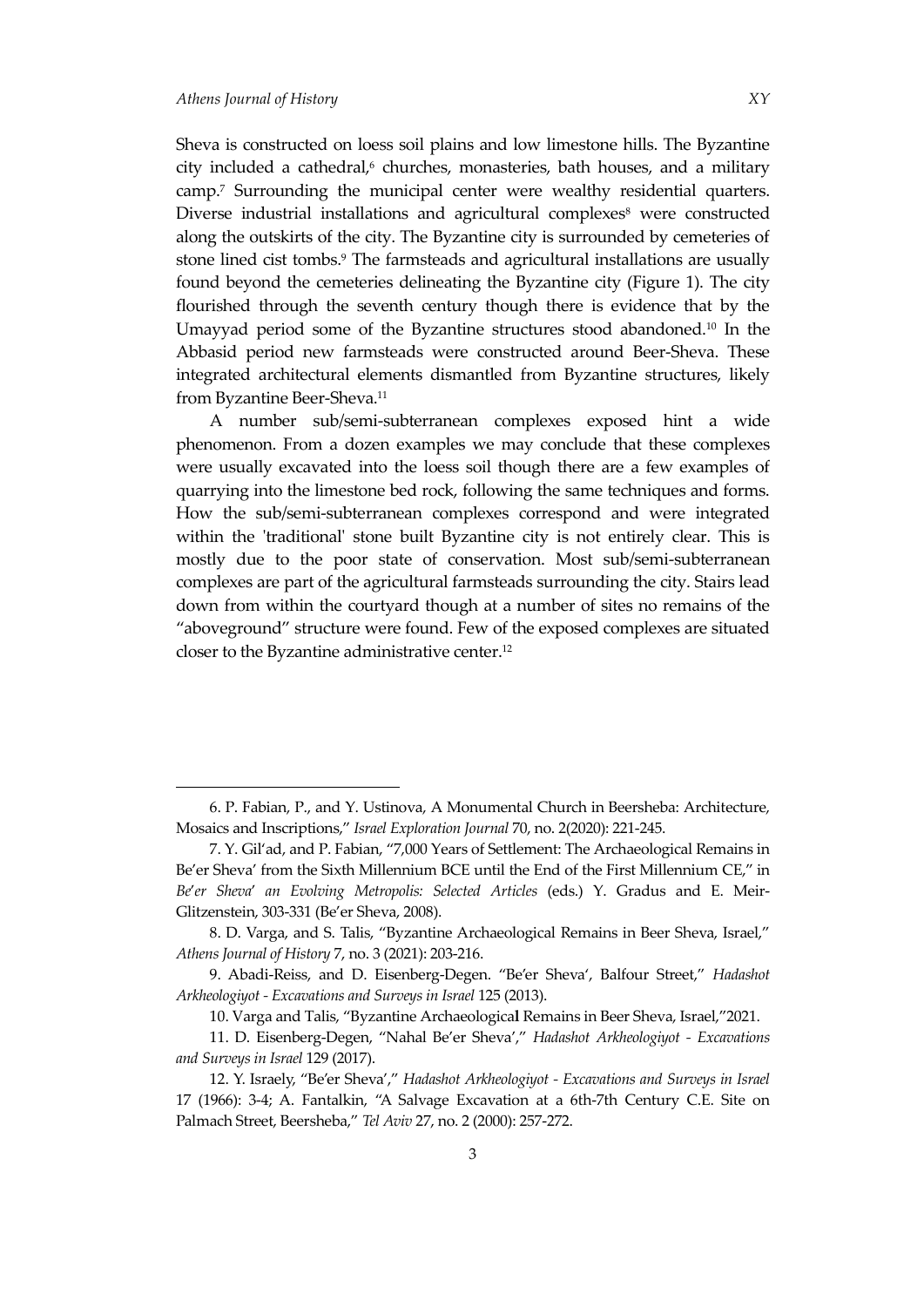

**Figure 1.** *Distribution of Sub/Semi Subterranean Complexes in and Around Byzantine Beer Sheva Source:* prepared by Emil Aladjem, IAA.

## **Structural Characteristics of Sub/Semi-Subterranean Complexes**

The existence of sub/semi-subterranean complexes in Byzantine Beer-Sheva was first noted in the 1960's. These were mostly encountered during monitoring the excavation of deep trenches made for laying sewage pipes, foundation pits and other construction related work. The first and most complete sub/semi subterranean complex was excavated in 2011<sup>13</sup> after which several more sub/semi subterranean complexes were recognized and excavated in and around Byzantine Beer-Sheva<sup>14</sup> (Figure 1). Examining a dozen complexes it is evident that each is slightly different, they may be relatively simple consisting of single space to a network of interconnected rooms. Few complexes present a clear connection to an

<sup>13.</sup> Varga and V. Nikolsky, 'Be'er Sheva'(Central Bus Station),' *Hadashot Arkheologiyot - Excavations and Surveys in Israel* 125 (2013).

<sup>14.</sup> Eisenberg-Degen, 'The Phenomeon of Underground Cellars During the Sixth Century CE in the Be'er Sheva Valley – Excavations in the 'Northern Campus' Site as a Test Case,' in *Archaeological Excavations and Research Studies in Southern Israel* (eds.) A. Golani, D. Varga, G. Lehmann, and Y. Tchekhanovets (Collected Papers, 17th Annual Southern Conference. Volume 4, 2021), 153-171.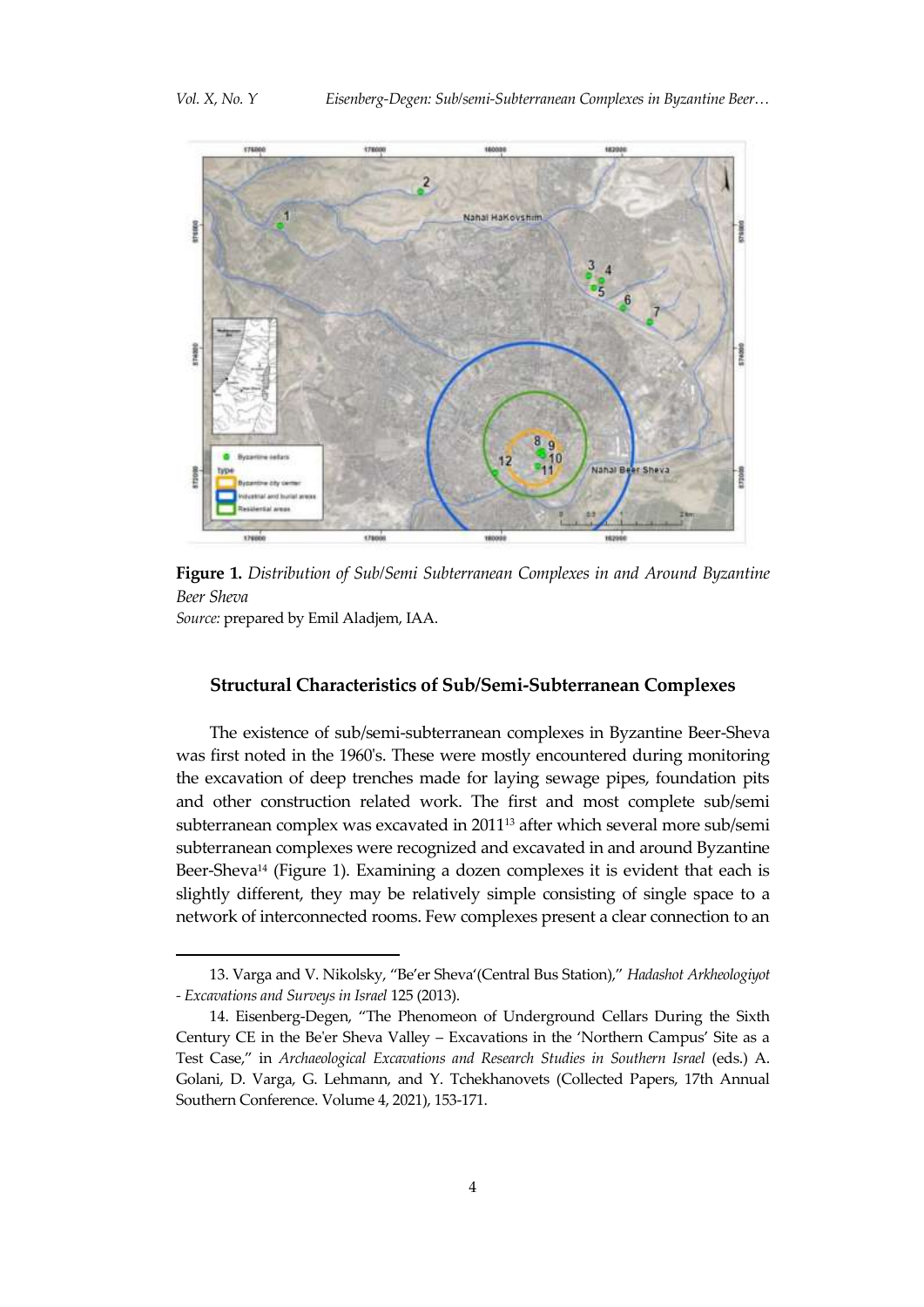'aboveground' structure. This is largely due to the poor preservation of the ancient remains.

The Byzantine sub/semi-subterranean forms, constructional styles, and elements such as the entrance into the complex, the treatment of the earthen walls and the form of roofing, help us better understand and define them. At present a dozen sub/semi-subterranean complexes recognized in archaeological excavations have been published. In some cases the complex was only partially excavated, or in a bad state of preservation, in other instances the excavation report does not relate to details that in retrospect seem to be of importance. Following we list some of the most pronounced characteristics noted in relation to the Beer-Sheva Byzantine sub/semi-subterranean complexes. Piecing this data together we are able to better understand the Byzantine sub/semi subterranean phenomena.

'Aboveground' structure – roughly half of the subterranean complexes clearly related to an 'aboveground' structure. In several cases the 'aboveground' structure was removed or destroyed as the modern city of Beer Sheva developed, and prior to the identification of the sub/semi-subterranean complex, which at times occurred only a decade later. In these cases, it is clear that an 'aboveground' structure existed, though the exact relationship between the two is missing. The 'aboveground' structure could take on several forms, such as a relatively simple single roomed structure and yard $^{15}$  a farmstead $^{16}$  or a large villa $^{17}$ .

Stairway construction – in all but one documented case the descent into the sub/semi-subterranean complex was by way of a built stone staircase. The staircase built either of dressed stone or unworked field stones is set between two descending stone walls which delimited the earth section. A few examples present a staircase which, after a number of stairs, turned creating an angle, other staircases were straight leading from the upper surface level to the sub/semisubterranean one. A single example presents access by a sloped earthen and mudbrick ramp, set between two stone walls<sup>18</sup> (Figure 2).

<sup>15.</sup> Eisenberg-Degen and A. Levi-Hevroni, 'Be'er Sheva', Naẖal Kovshim and Naẖal 'Ashan,' *Hadashot Arkheologiyot - Excavations and Surveys in Israel* 132 (2020).

<sup>16.</sup> Eisenberg-Degen, 'Be'er Sheva', Ben-Gurion University,' *Hadashot Arkheologiyot - Excavations and Surveys in Israel* 130 (2018).

<sup>17</sup>. S. Talis, 'Be'er Sheva',' *Hadashot Arkheologiyot - Excavations and Surveys in Israel* 127 (2015).

<sup>18.</sup> Eisenberg-Degen, D. 'Be'er Sheva', Nahal 'Ashan (Newe Menahem B): Remains from the Byzantine and the Ottoman *Periods." Hadashot Arkheologiyot - Excavations and Surveys in Israel* 130 (2018).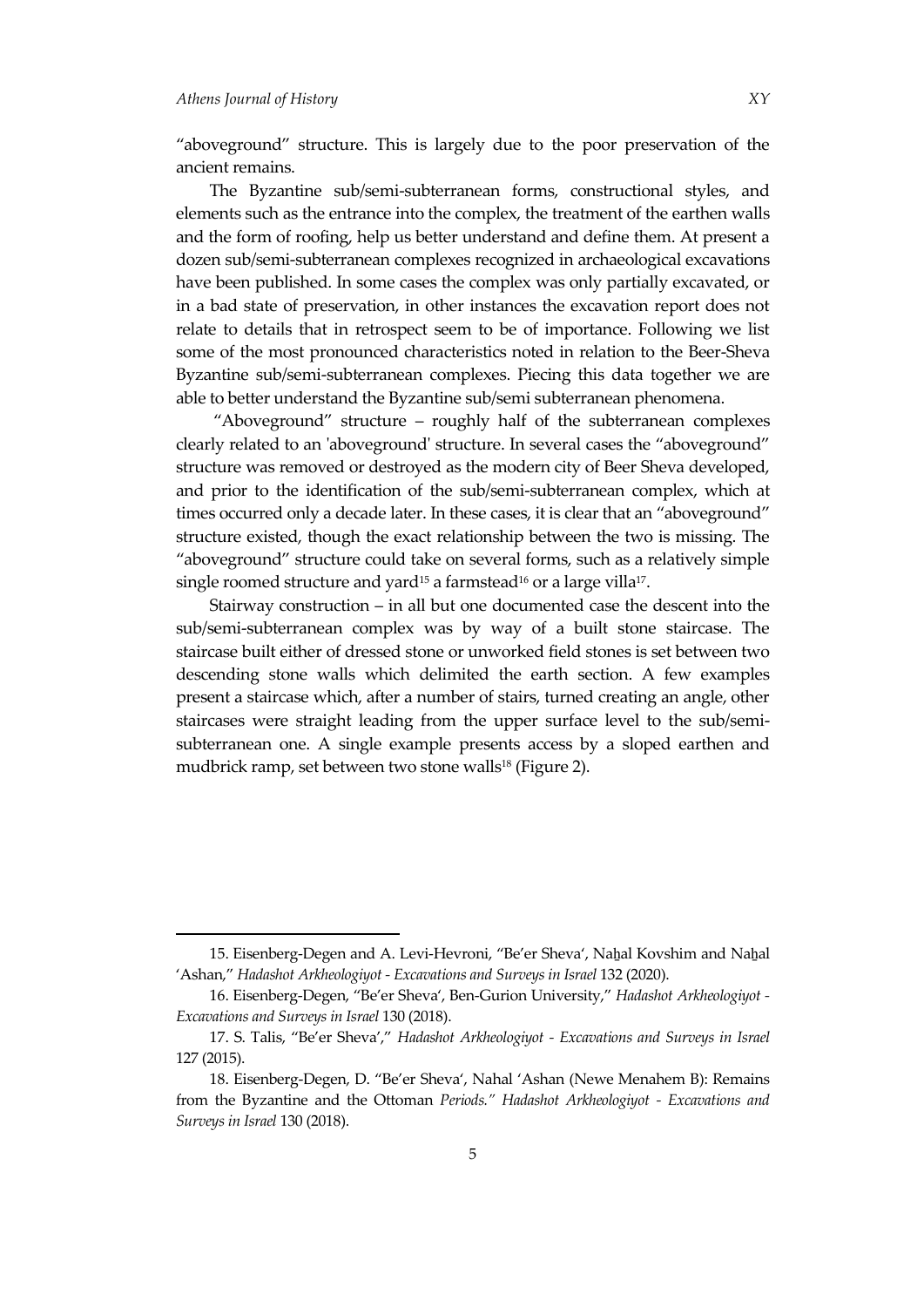

**Figure 2.** *Semi Subterranean Complex Neve Menachem Source:* photo by Davida Eisenberg-Degen, IAA.

Stairway placement – the stairway is set external to the 'aboveground' structure, leading from a (usually walled) courtyard down to the sub/semisubterranean complex. It seems that the sub/semi-subterranean excavators intentionally avoided digging below the 'aboveground' structure so as not to increase the chance of collapse.

Number, shape and size of rooms – the sub/semi-subterranean complex may be composed of a single space with small enclaves for installations to a complex system consisting of a courtyard or a foyer which connected to a series of additional rooms (Figure 3). It seems that most courtyards/foyers led to three additional rooms though other floorplans exist. The courtyard, foyer and rooms tend to be of a rounded or elliptical shape. When the room is of a more rectangular shape, the 'corners' tend to remain rounded. Exceptions are seen when the sub/semi-subterranean complex is hewn into bedrock rather than dug into loess, and then the rooms may be rectangular.<sup>19</sup> The fact that sub/semi-subterranean plans present these differences, suggests that specific premeditated adaptations were made to the plan according to the geological setting; loess versus limestone bedrock, rounded rooms verse rectangular ones. The size of subterranean rooms does not exceed three meters to prevent the earthen ceiling from collapsing. Large spaces were open to the sky or were roofed with perishable materials.

<sup>19.</sup> Fantalkin, 'A Salvage Excavation at a 6th-7th Century C.E. Site on Palmach Street, Beersheba,' 2000; Varga and Nikolsky, 'Be'er Sheva'(Central Bus Station),' 2013.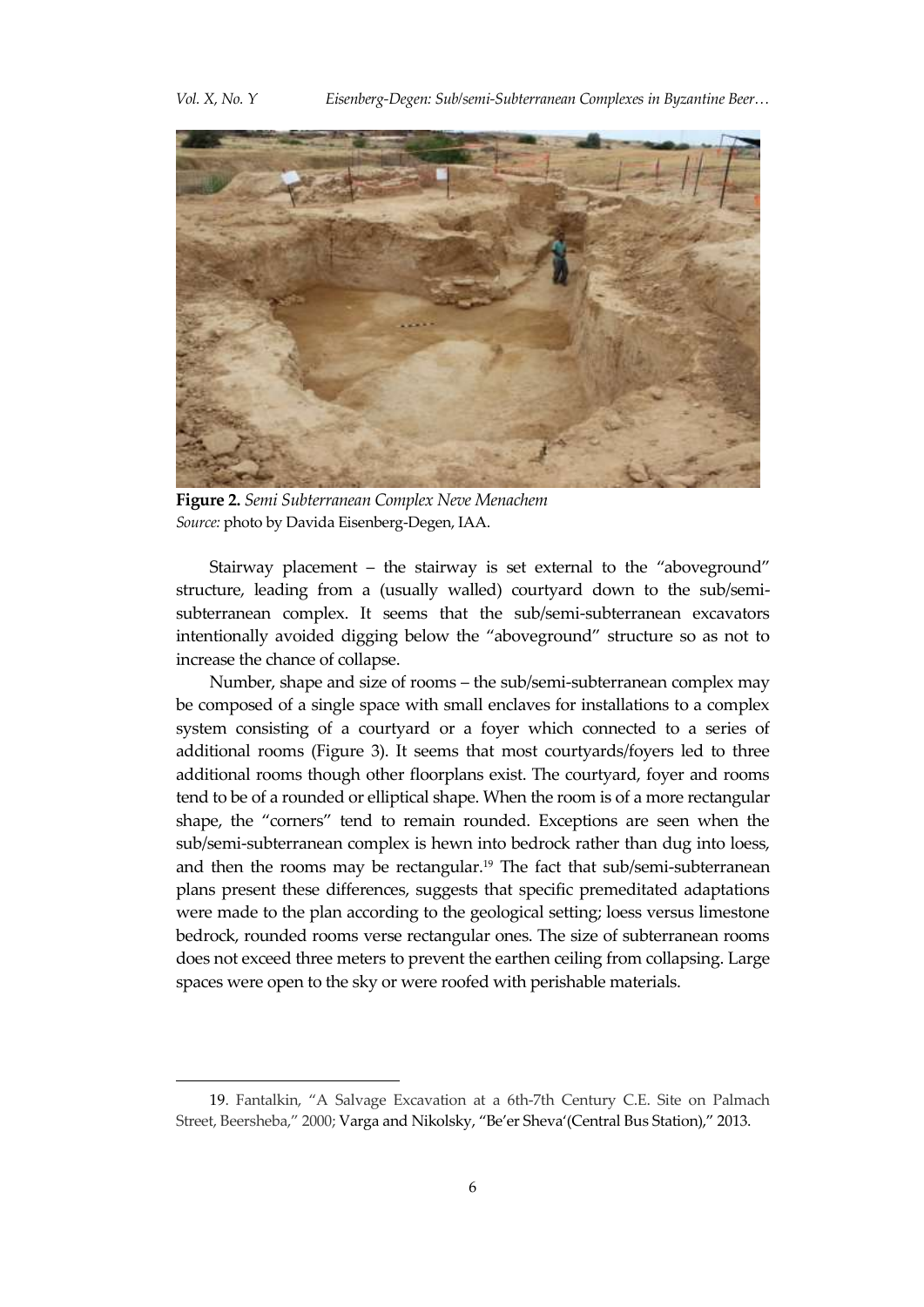

**Figure 3.** *Subterranean Complex, Northern Campus Source:* photo by Emil Aladjem, IAA.

Treatment of the earth sections and the construction of walls – with excavating and creating a sub/semi-subterranean cavity an earthen section is formed. The earthen section was treated in several forms; it could be covered with a simple layer of mud-plaster or with a layer of ceramic sherds, small fieldstones, or plaster. In some cases, walls of dressed stone or unworked field stones delimited the earthen section. Stone walls were also constructed within the sub/ semi-subterranean complexes, usually to separate rooms and form entrance ways. These had an additional role in supporting the ceiling.

Floor levels, thresholds and doorways – the sub/semi-subterranean complexes are not level but rather have between a step to five stairs leading between rooms. Semi-subterranean courtyards are of a higher elevation than the rooms around them (Figure 4). When the subterranean complex has a foyer, it may be lower than the other rooms. Floors consisted of beaten earth and in a single case an inner courtyard was paved. The entrance into sub/semisubterranean complexes and the movement between rooms was through wellbuilt entrances (Figure 5). The upper part of the entrance may have a straight lintel or may be arched, these are 1.6-1.8 meters in height.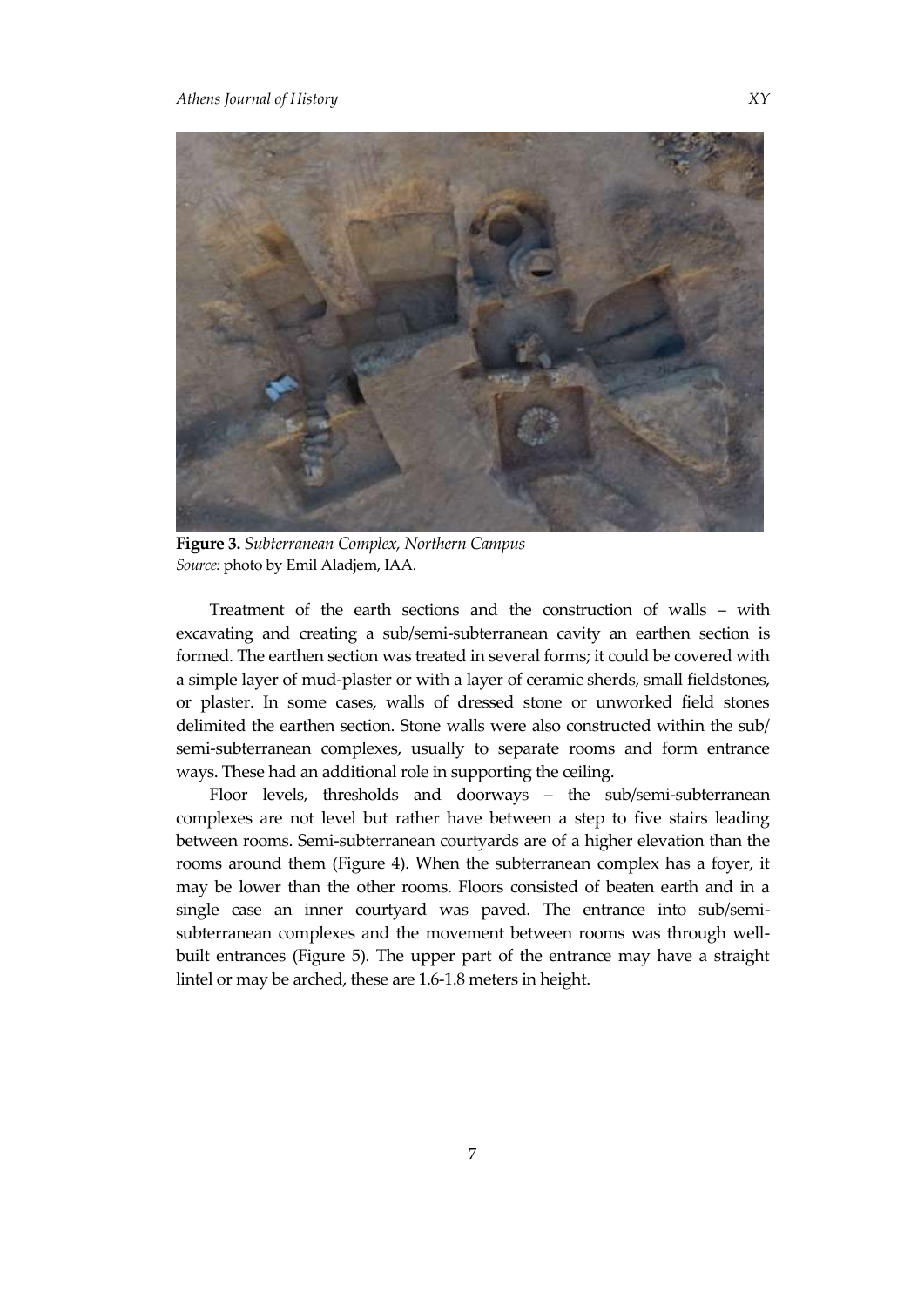*Vol. X, No. Y Eisenberg-Degen: Sub/semi-Subterranean Complexes in Byzantine Beer…*



**Figure 4.** *Semi Subterranean Complexes, Central Bus Station Source:* photo by Skyview commissioned by the IAA.



**Figure 5.** *Entrance into Subterranean Room, Central Bus Station Source:* photo by Asaf Peretz, IAA.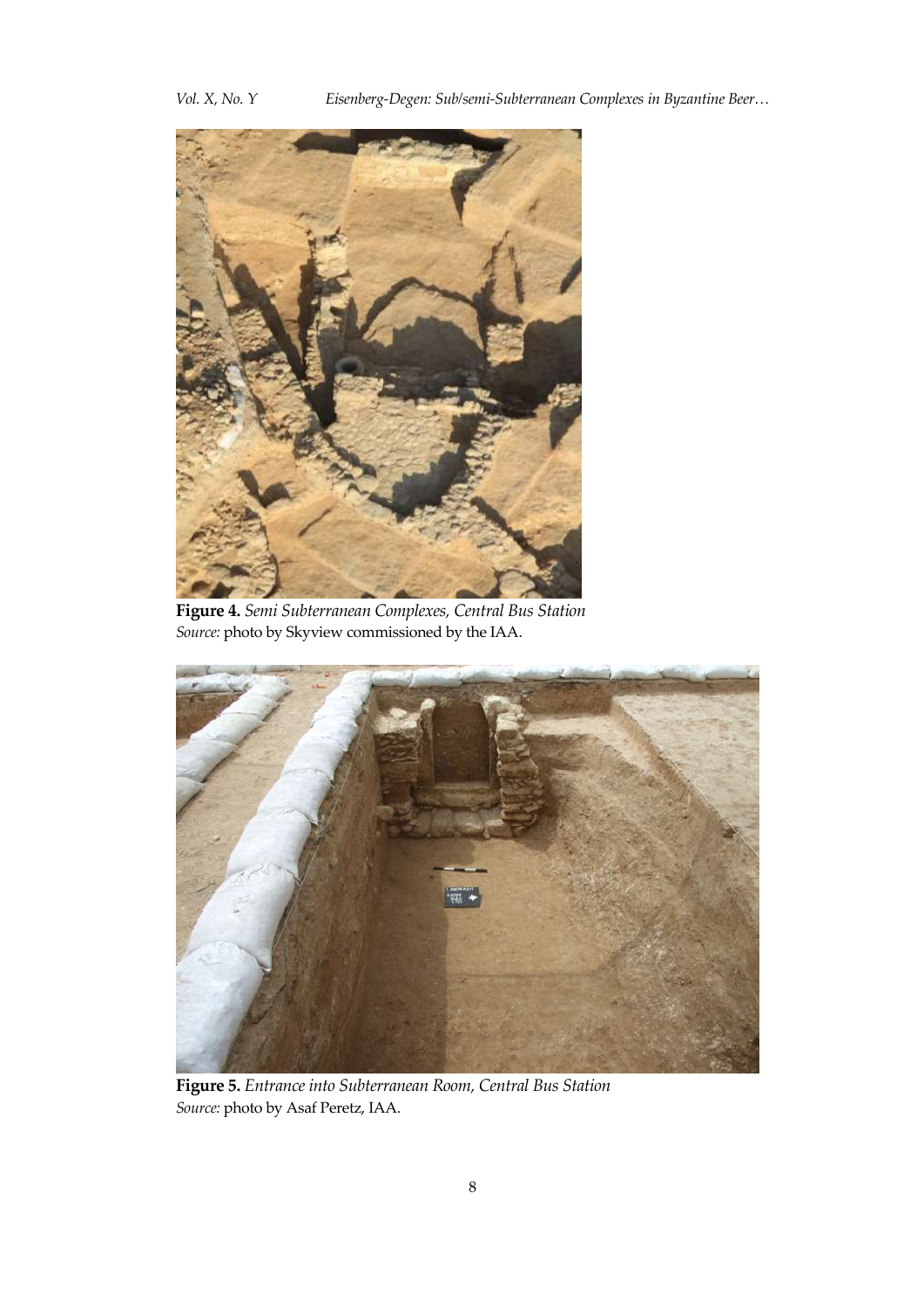Installations – a wide range of installations have been documented in sub/ semi-subterranean complexes (Figure 6). These include tabuns, silos, stone basins and mortars, grinding stones, oil presses and stone platforms which seem to have served as bases for other installations such as 'Pompeiian' grinding stones.



**Figure 6.** *Cooking Installations, Northern Campus Source:* photo by Davida Eisenberg-Degen, IAA.

Roofing and air shafts – All of the excavated sub/semi-subterranean complexes were found filled with loess soil. The soil may have originated from the ceiling and roof of the complex, though may also have come from adjacent areas which collapsed into the cavity. Some fill layers include ceramic and glass sherds, ash layers and other finds which seem to have originated from the upper, on ground-level activity area. Built entrances and stone walls reinforce the notion that the ceilings consisted of natural earthen layers and that the rooms were excavated from the side, leaving a thick earth layer as a celling. As several subterranean complexes included cooking installations, we suggest the existence of air shafts, to help ventilate the underground rooms and serve as chimneys for the "kitchen" area (Figure 7). Air shafts were noted at a single excavation.<sup>20</sup>

<sup>20.</sup> Varga, personal observation.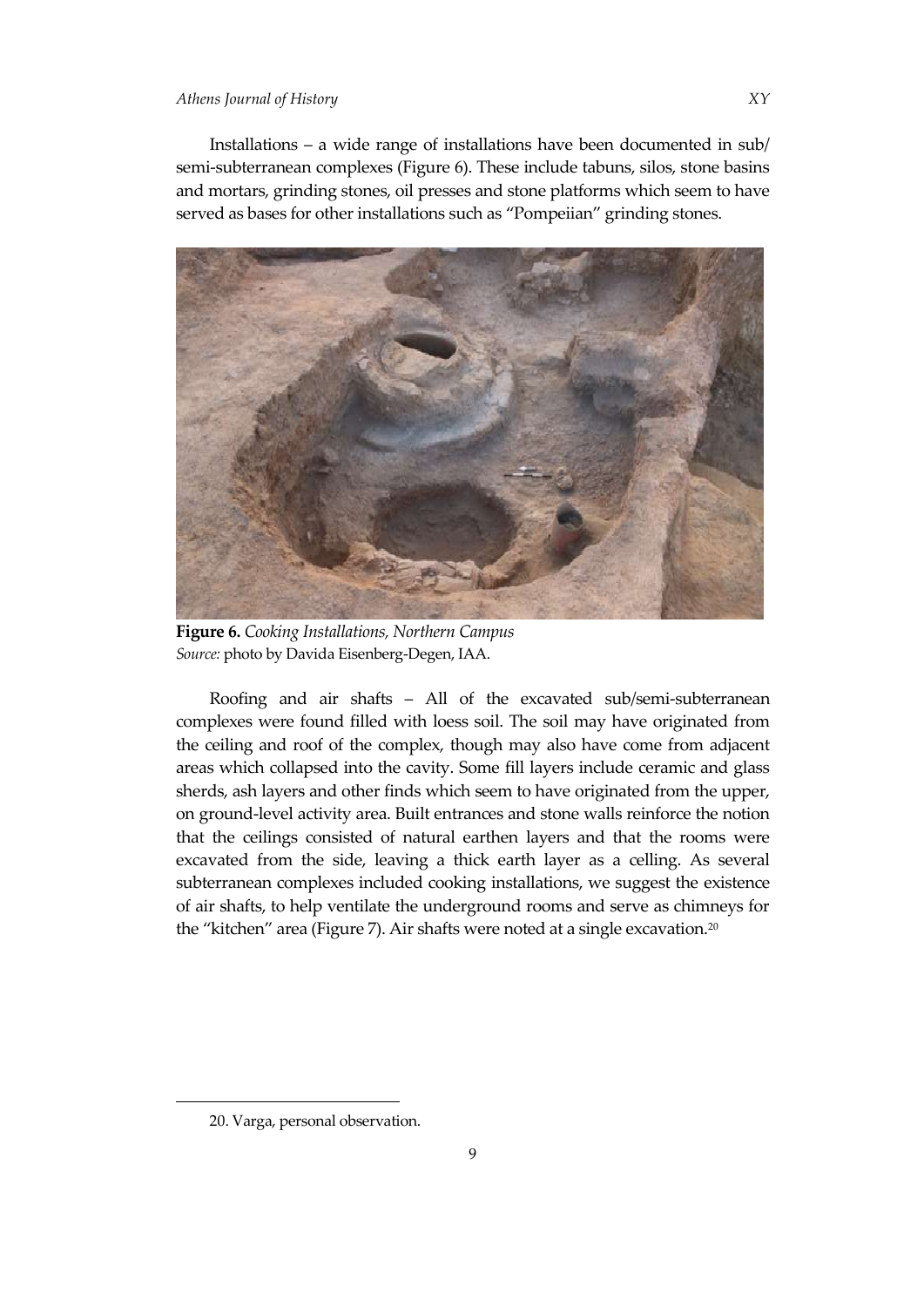

**Figure 7.** *Reconstruction of the Northern Campus Subterranean Complex, Section with Cooking Installations Air Shaft, Built Entrance and Room with Agricultural Installation Source:* model by Sahaf Shaked.

Courtyards and perhaps some of the other spaces were either left unroofed or were roofed with perishable materials.

Based on the characteristics listed above, we propose three types of sub/semisubterranean complexes:

- A. A sub/semi-subterranean complex in which a staircase connects between a courtyard on the topsoil level to the semi-subterranean courtyard which was roofed with perishable materials. The semi-subterranean central courtyard housed an agricultural related installation for manufacturing or storage. Descending stairs led from this central semi-subterranean courtyard to additional, separate, subterranean rooms (Figure 4).
- B. A subterranean complex, in which a staircase leads from a courtyard on the topsoil level to a foyer. The foyer leads to a number of additional rooms which are either on the same floor level or are slightly higher. Most rooms housed installations (Figures 3 and 6).
- C. A semi-subterranean complex, in which the entrance could be by way of stairway or ramp, which led to a large space with small side enclaves (Figure 2). The central room and enclaves served to house installations. The space would be either open to the sky or roofed with perishable materials.

At present the three types do not seem to be chronologically defined and likely coexisted.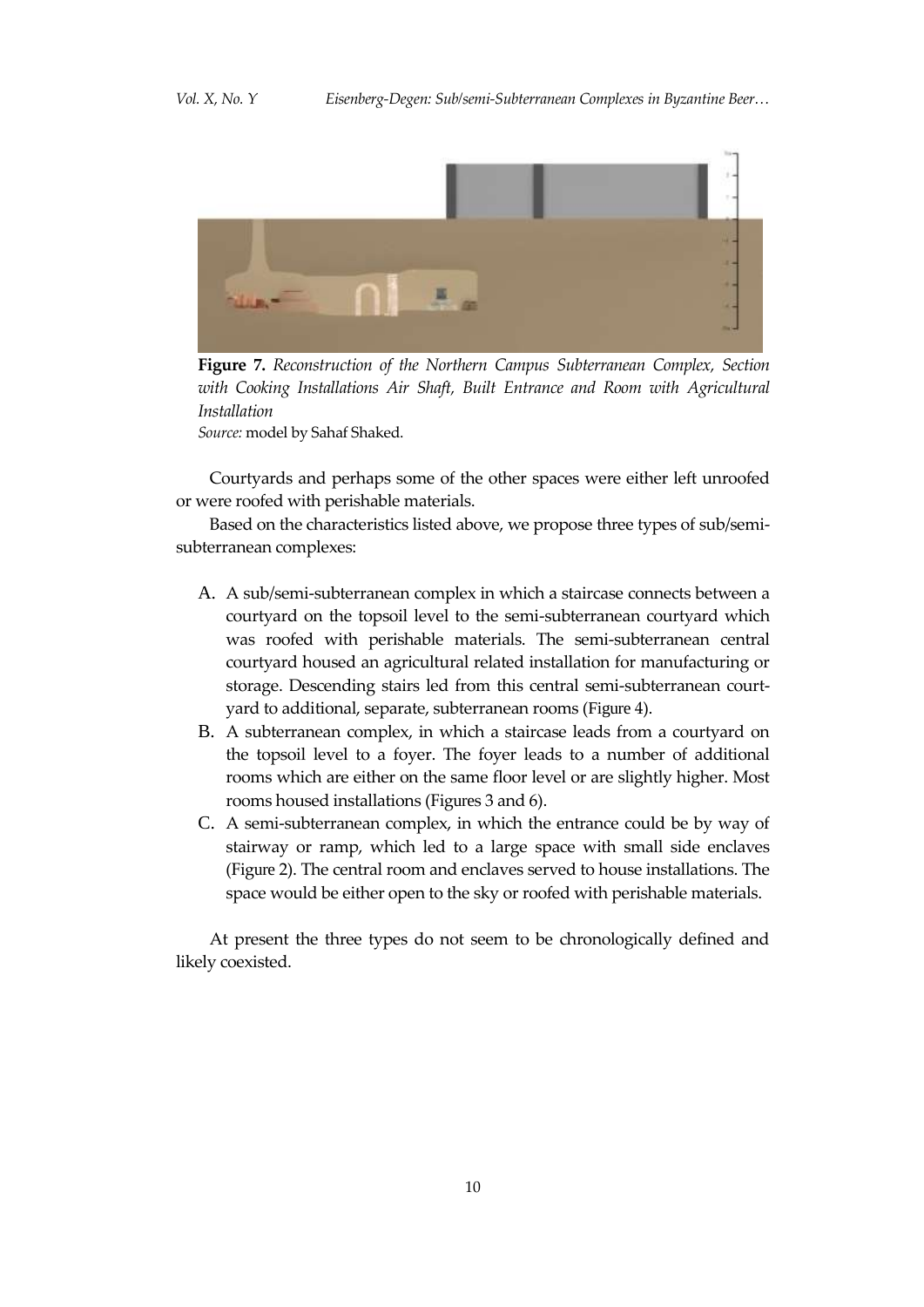## **Use of Beer-Sheva's Byzantine Sub/Semi-Subterranean Complexes, and Their Desertion**

There are several considerations that may bring to underground dwelling. Thick earthen walls and ceiling help maintain relatively constant and mild conditions. The depth of the underground complex reduces the presence of pests. These advantages may have been intentional and related to the use and purpose of the subterranean complex such as a storage area for grain and fermented foods. Other reasons for subterranean complexes may be related to extreme climate conditions and frequent sandstorms, lack of building materials or limited funds, the need to leave land for cultivation, or due to security reasons. It is tempting to recognize the sub/semi-subterranean complexes as cellars.<sup>21</sup> In some aspects they did serve as cellars; the optimal conditions of subterranean complexes made them ideal for long term storage. But the existence of agricultural production installations indicates that the complexes were multi-functional spaces.

Ethnographic parallels indicate that sub/semi-subterranean complexes may replace above ground dwelling and then will include all aspects of a house with sleeping courters, cooking installations, and storage.<sup>22</sup> In other cases, sub/semisubterranean complexes found directly below structures or set at some distance serve as root cellars,<sup>23</sup> "summer kitchens" or "bake houses". These may be used on a regular basis or will be in use only when needed such as according to the number of people to feed, the number of ovens within the central kitchen, the preparation of specific foods (with strong or unpleasant smells), or to maintain stature and the separation of classes.<sup>24</sup>

The ceramic assemblages from the Beer-Sheva's Byzantine sub/semisubterranean complexes include oil lamps, tableware, cooking vessels, and storage jars. The storage jars are almost all, of the bag shaped type. Caches of juglets were found in two subterranean complexes, both from sites situated closer to the Byzantine city center.<sup>25</sup> From these finds, the industrial installations and cooking installations, it is evident that the complexes were in daily (and at times nightly) use and were not solely storage facilities.

<sup>21.</sup> G. S. Golany, *Earth-Sheltered Habitat History, Architecture and Urban Design (*New York, 1983).

<sup>22.</sup> Ibid; Golany, *Earth-Sheltered Dwellings in Tunisia Ancient Lessons for Modern Design* (New Jersey, 1988); Golany, *Chinese Earth-Sheltered Dwellings – Indigenous Lessons for Modern Design* (Honolulu, 1992).

<sup>23.</sup> E. A. Chappell, 'Acculturation in the Shenandoah Valley: Rhenish Houses of the Massanutten,' *Settlement Proceedings of the American Philosophical Society* 124, no. 1 (1980): 55-89.

<sup>24.</sup> Ibid; A. Maguire and A. Gomme, 'Who Needs Two Kitchens?: and Who Parleyed in the Winter Parlor?' *Architectural History* 38 (1995): 58-68.

<sup>25.</sup> Fantalkin, 'A Salvage Excavation at a 6th-7th Century C.E. Site on Palmach Street, Beersheba,' 2000; Varga and Nikolsky, 'Be'er Sheva'(Central Bus Station),' 2013.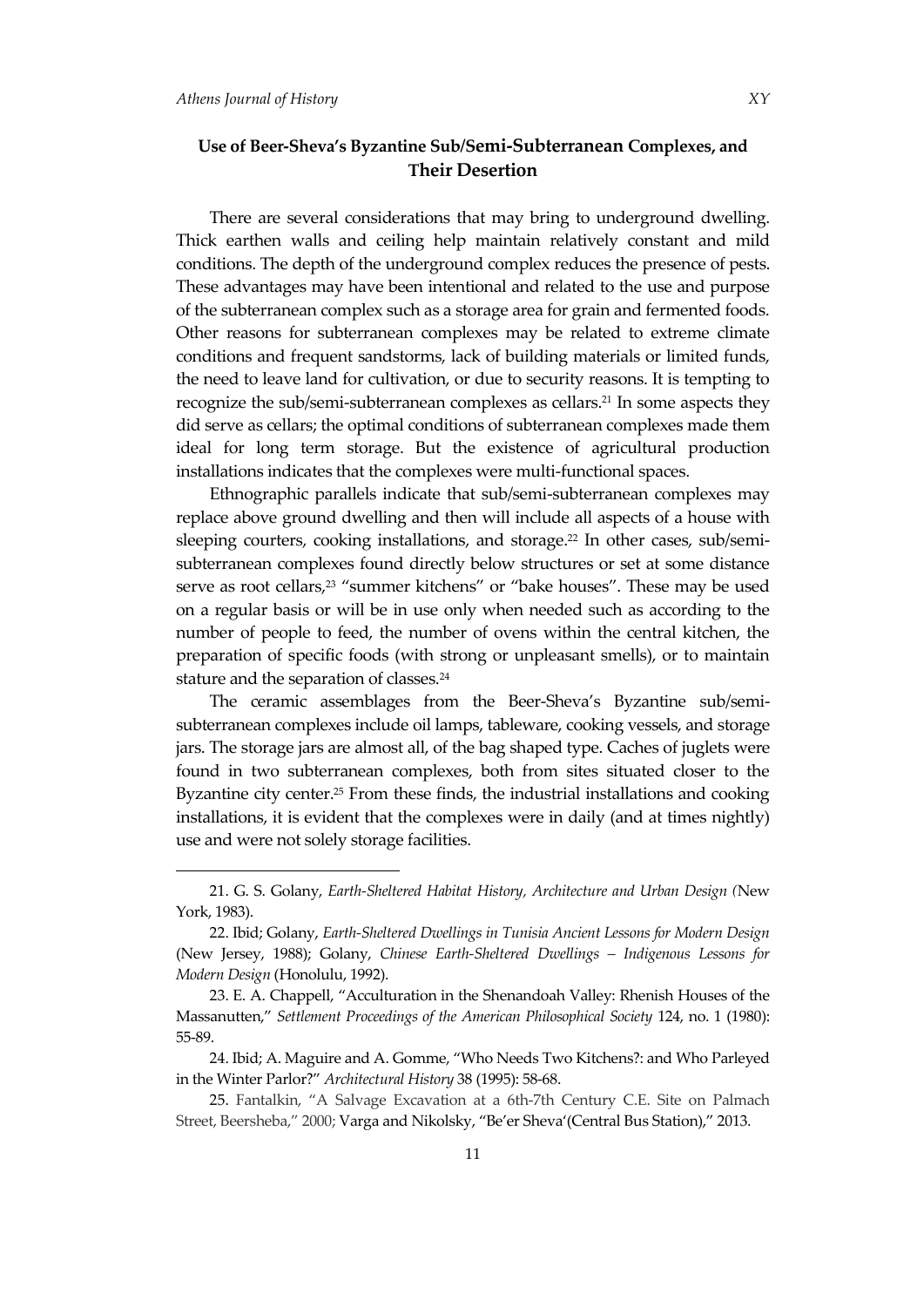The ceramic assemblage from the 'Central Bus Station' excavation situated close to the Byzantine administration center, includes vessel forms dated to the second half of the fifth and sixth century CE. A hundred and thirty coins recovered were minted over several years, the earliest dating to the Late Roman period. The latest coin in the assemblage dates to 527 CE, the beginning of Justinian's reign. It is unclear when the 'Central Bus Station' complexes went out of use though the ceramic assemblage and lack of coins postdating the mid sixth century CE, point towards their complete abandonment by the Early Islamic period. The ceramic assemblages from the sub/semi-subterranean complexes excavated outside of Byzantine Beer-Sheva date to the sixth century. At present the ceramic finds from a single subterranean complex suggest that it was in use through the early  $7<sup>th</sup>$  century CE. There is no evidence to support the use of sub/semi-subterranean complexes in the Abbasid period suggesting that the complexes were deserted by then. Sub/semi-subterranean complexes were in existence prior to the mid sixth century crisis, especially on the outskirts of the Byzantine administrative center. These went hand in hand with the founding of new farmsteads through the duration of the sixth century CE.

In several of the sub/semi-subterranean complexes thin layers of dried mud covered the earthen floors. These are the byproduct of flooding events. It seems that flooding was the primary reason that sub/semi-subterranean complexes went out of use. In a number of cases constructional adjustments were made to keep the complex in use and in running order. These included raising floor levels and adjusting the stairs. Nonetheless it seems that the main reason of the abandonment of the sub/semi-subterranean complexes is flooding and the eventual collapse of the earthen ceiling layer. It is difficult to reconstruct the thickness of the subterranean complexes' loess ceiling, especially after the topsoil went through several changes with the development of modern Beer-Sheva. We estimate the ceilings to be roughly two meters thick. Anthropological parallels point towards loess ceilings 3.5-15 meters thick. The stability of the ceiling increases with its thickness,<sup>26</sup> therefore a two-meter-thick ceiling would not have been very stable. The abandonment of the sub/semi-subterranean complex did not necessarily mean that the entire site was deserted and often the 'aboveground' structure continued to function. Perhaps the best example comes from the 'Gev Yam' excavation, after the sub/semi-subterranean complex went out of use the stairway leading to the subterranean complex was paved over and the farmstead continued to function.

<sup>26.</sup> Golany, *Earth-Sheltered Habitat History, Architecture and Urban Design*, 1983.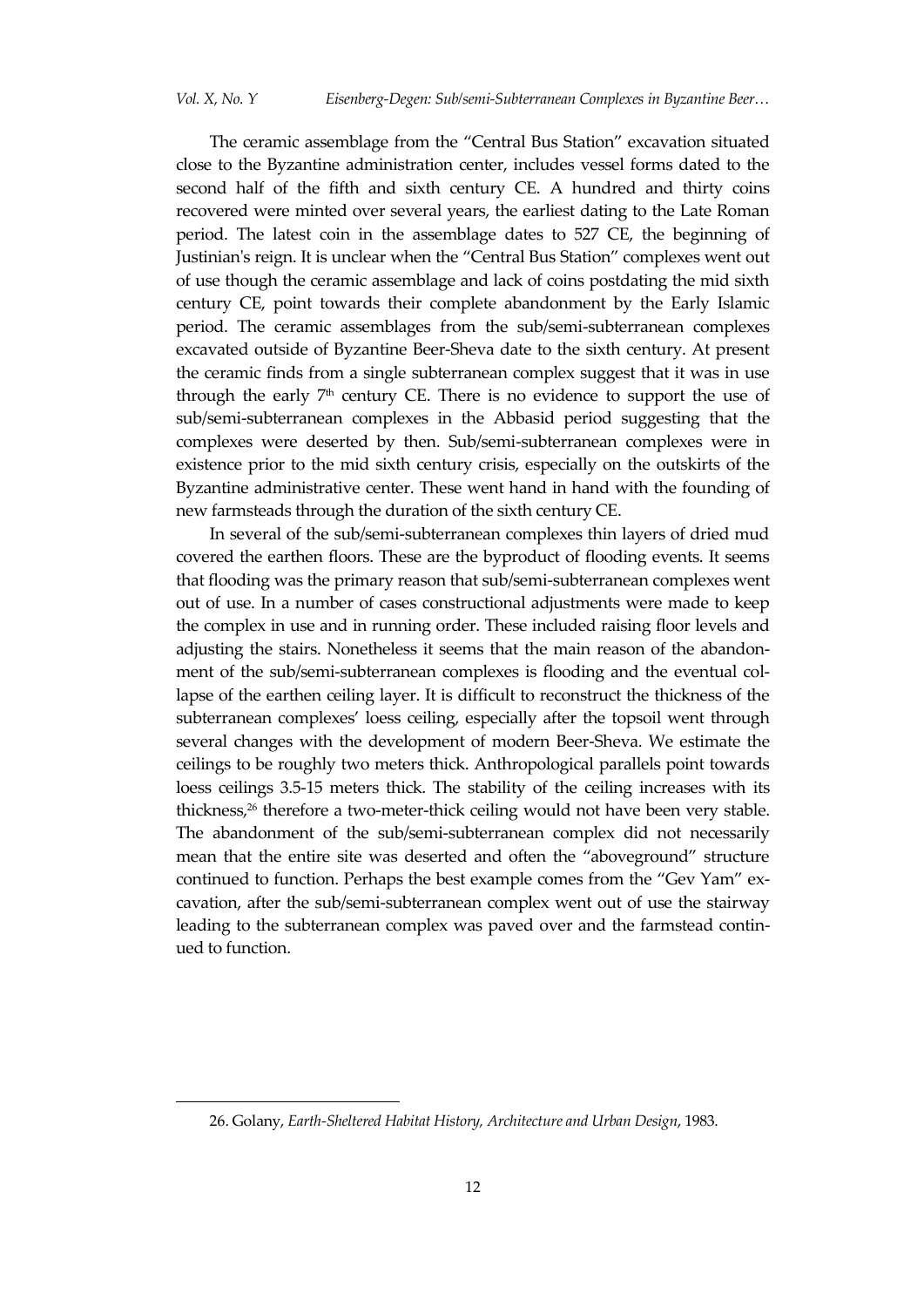| Na<br>on<br>map | <b>Excavation</b><br><b>Battle</b>                                                                                    | Permit no.  | Complex.<br>type | Relation to<br>"Abovegovad?"<br>structure                 | Trestovert of<br>earth sections.                  | Roofing Colling                          | Installations                                                                                   | Reference                                       | Plan. |
|-----------------|-----------------------------------------------------------------------------------------------------------------------|-------------|------------------|-----------------------------------------------------------|---------------------------------------------------|------------------------------------------|-------------------------------------------------------------------------------------------------|-------------------------------------------------|-------|
| Ŧ               | Nabal 'Ashan<br>Area C                                                                                                | A-7026/2014 | $\mathbf{C}$     | Segmented remains of<br>famutrad                          | Mial-plaster                                      | None or<br>perisheble                    | Pempen<br>grinding stone.<br>installation <sup>1</sup><br>Iso of bidder<br>production.<br>tabun | Eisenberg-<br>Degen 2018b.                      |       |
| Ŧ               | Nahal<br>Kovshim and<br>Nahal 'Ashan<br>Area L                                                                        | A-8306/2018 | в                | Entrance from<br>external courtyard of<br>small farmstrad | Mad-plaster                                       | Loess                                    | Storat basen                                                                                    | Eisenberg-<br>Degen and<br>Levi-Heyroni<br>2020 |       |
| x               | Ben Gunon<br>University.<br>Area B                                                                                    | A-8090-2016 | В                | Furnstead (removed<br>prior to excavation)                | Mud-plaster.<br>ceramic<br>sherds, stone<br>walls | Locss and<br>perishable.<br>trasterials. | Stone platform.<br>tabuns.                                                                      | Eisenberg-<br>Degen 2018a                       |       |
| a.              | <b>Ben Gurion</b><br>University,<br>Area A<br>Collapsed<br>sidb-terraments<br>complex<br>recognized.<br>not excavated | A-7756/2016 |                  |                                                           |                                                   | Loria                                    |                                                                                                 | Varga 2018                                      |       |
| 5               | <b>Bon Gunon</b><br>University.                                                                                       | A-8980/2020 | $\lambda$        | Farmstead (removed)<br>prior to excavation).              | Plaster, mud-<br>plaster.<br>commic<br>shreds.    | Locsa and<br>perishable<br>materials.    | Stone basen.<br>stone platform<br>(adjacent to the<br>acction)                                  | <b>IAA</b> ancheve                              |       |
| e.              | Gev Yam                                                                                                               | A-5896/2010 | $\mathbf{B}$     | Entrance from inner-<br>courtyied of farmstead            |                                                   | Loess                                    |                                                                                                 | IAA archive                                     |       |
|                 |                                                                                                                       |             |                  |                                                           |                                                   |                                          |                                                                                                 |                                                 |       |

**Figure 8.** *Byzantine Semi Subterranean Complexes in and Around Byzantine Beer-Sheva Source:* graphics by Sahaf Shaked and Ilanit Azulay.

## **Discussion**

In the mid sixth century CE Negev there is clear evidence of change. In the desert towns - urban disfunction and the collapse of municipal function took place as is reflected through the stop of organized trash collection. In addition, discontinuity in trash build up is dated to the mid sixth century CE suggesting a gradual abandonment by then.<sup>27</sup>

The sixth century was a time of turmoil in the Byzantine Empire. The year – year and a half of the 'Dark Cloud' (536-537 CE), followed by a decade of the Bubonic plague (starting roughly in 541-2 in the Negev) resulted in abatement of the agricultural industry. It is unclear to what degree the year of the 'Dark Cloud' affected the Negev but in more north-western lands the dimmed sun and

<sup>27.</sup> G. Bar-Oz, L. Weissbrod, T. Erickson-Gini, Y. Tepper, D. Malkinson, M. Benzaquen, et al. 'Ancient Trash Mounds Unravel Urban Collapse a Century Before the End of Byzantine Hegemony in the Southern Levant,' *Proceedings of the National Academy of Sciences* 116, no. 17 (2019), 8239-8248.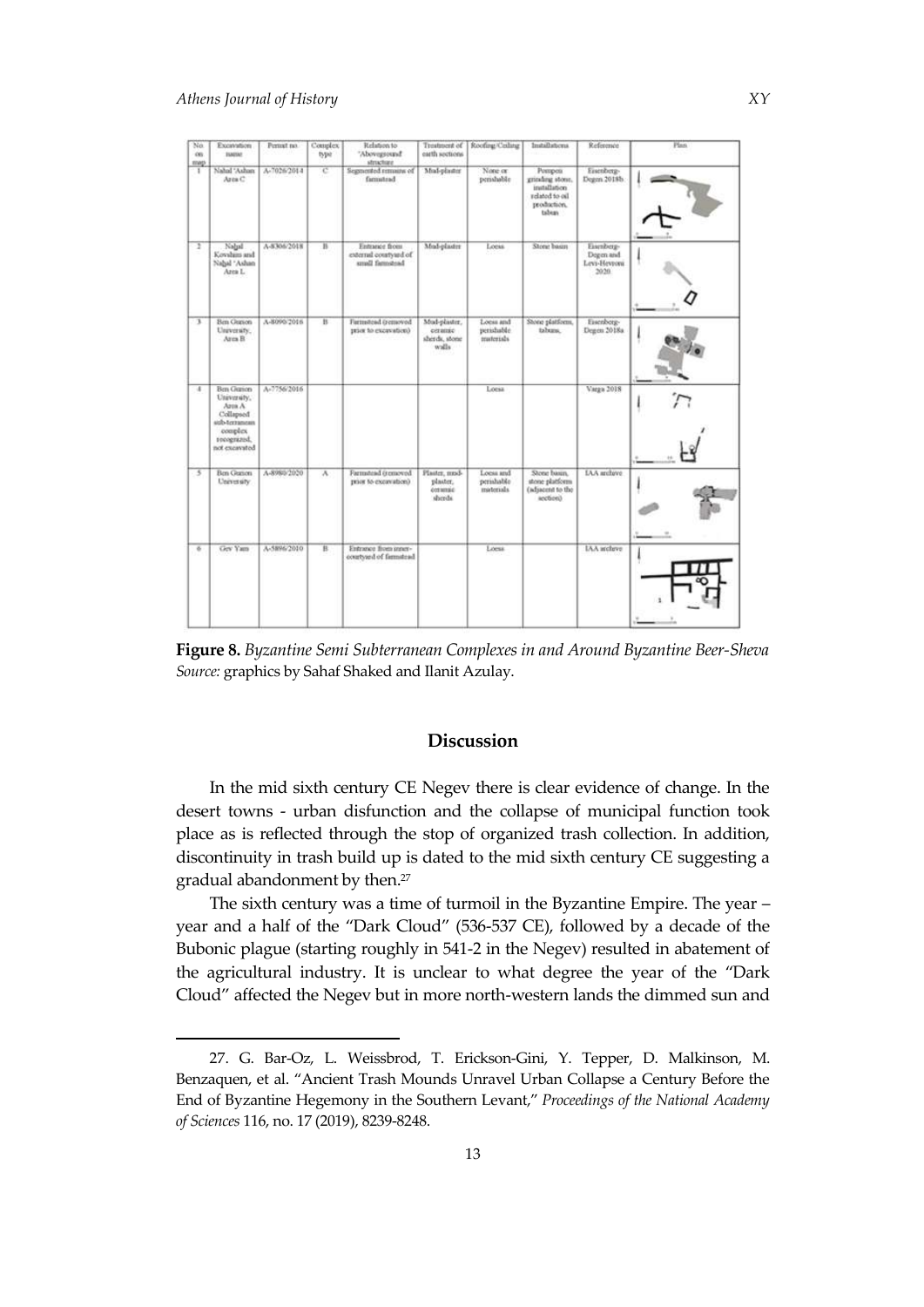cool weather brought on a year of drought and food shortage which resulted in an economic decline, movement of populations, and political unrest.<sup>28</sup> The bubonic plague spread through the land affecting both humans and animals, followed by large numbers of casualties. The diminishing lower class greatly reduced the available work force directly affecting the economy.<sup>29</sup> Fields were left un-reaped and vineyards were not harvested. Wheat was not stored and grapes were not processed, the produce was not transported to the markets and famine spread. Labor wages increased, encouraging higher degrees of mobility and the abandonment of highly populated areas.<sup>30</sup> Another hypothesis suggests that the slow decline and collapse of the eastern Byzantine Empire affected the international markets which the Negev vine growing communities were dependent on, bringing hardship and eventually the desertion of the region.<sup>31</sup>

It is impossible to pinpoint the desertion of the region to one specific cause nor assume that it accorded in a single event. By the mid-sixth century CE the Negev settlements' population diminished, few of the fields were cultivated and the major city markets could not answer the demand. Taxes were not reduced and became an even larger burden on the existing population, $32$  perhaps pushing the remaining people also, to move on. Archaeological studies in Scythopolis (Bet Shean) show that the building and renewal of the city, which was in full steam, came to a halt after 541 CE. A similar picture arises from archaeological excavations in northern Syria.<sup>33</sup> Following the patterns noted in Syria, churches continued to be erected and renovated in Byzantine Beer-Sheva through the seventh century CE.<sup>34</sup>

<sup>28.</sup> A. Arjava, The Mystery Cloud of 536 CE in the Mediterranean Sources,' *Dumbarton Oaks Papers* 59 (2005): 73-94.

<sup>29</sup>. M. Morony, 'For Whom does the Writer Write? The First Bubonic Plague Pandemic According to Syriac Sources,' in *Plague and the End of Antiquity: The Pandemic of 541-750* (ed.) L. K. Little, 59-86 (Cambridge: Cambridge University Press, 2007).

<sup>30.</sup> Ibid.

<sup>31.</sup> Bar-Oz, Weissbrod, Erickson-Gini, Tepper, Malkinson, Benzaquen, et al. 'Ancient Trash Mounds Unravel Urban Collapse a Century Before the End of Byzantine Hegemony in the Southern Levant,' 2019; Y. Tepper, T. F. Erickson-Gini, Y. Farhi, and G. Bar-Oz, 'Probing the Byzantine/Early Islamic Transition in the Negev: The Renewed Shivta Excavations, 2015-2016,' *Tel Aviv* 45 (2018): 120-152.

<sup>32</sup>. P. Sarris, 'Bubonic Plague in Byzantium: The Evidence of Non-Literary Sources,' in *Plague and the End of Antiquity: The Pandemic of 541-750* (ed.) L. K. Little, 119-134 (Cambridge: Cambridge University Press, 2007).

<sup>33</sup>. H. N. Kennedy, 'Justinianic Plague in Syria, and the Archaeological Evidence,' in *Plague and the End of Antiquity: The Pandemic of 541-750* (ed.) L. K. Little, 57-98 (Cambridge: Cambridge University Press, 2007).

<sup>34</sup>. Fabian and Ustinova, 'A Monumental Church in Beersheba: Architecture, Mosaics and Inscriptions,' 2020.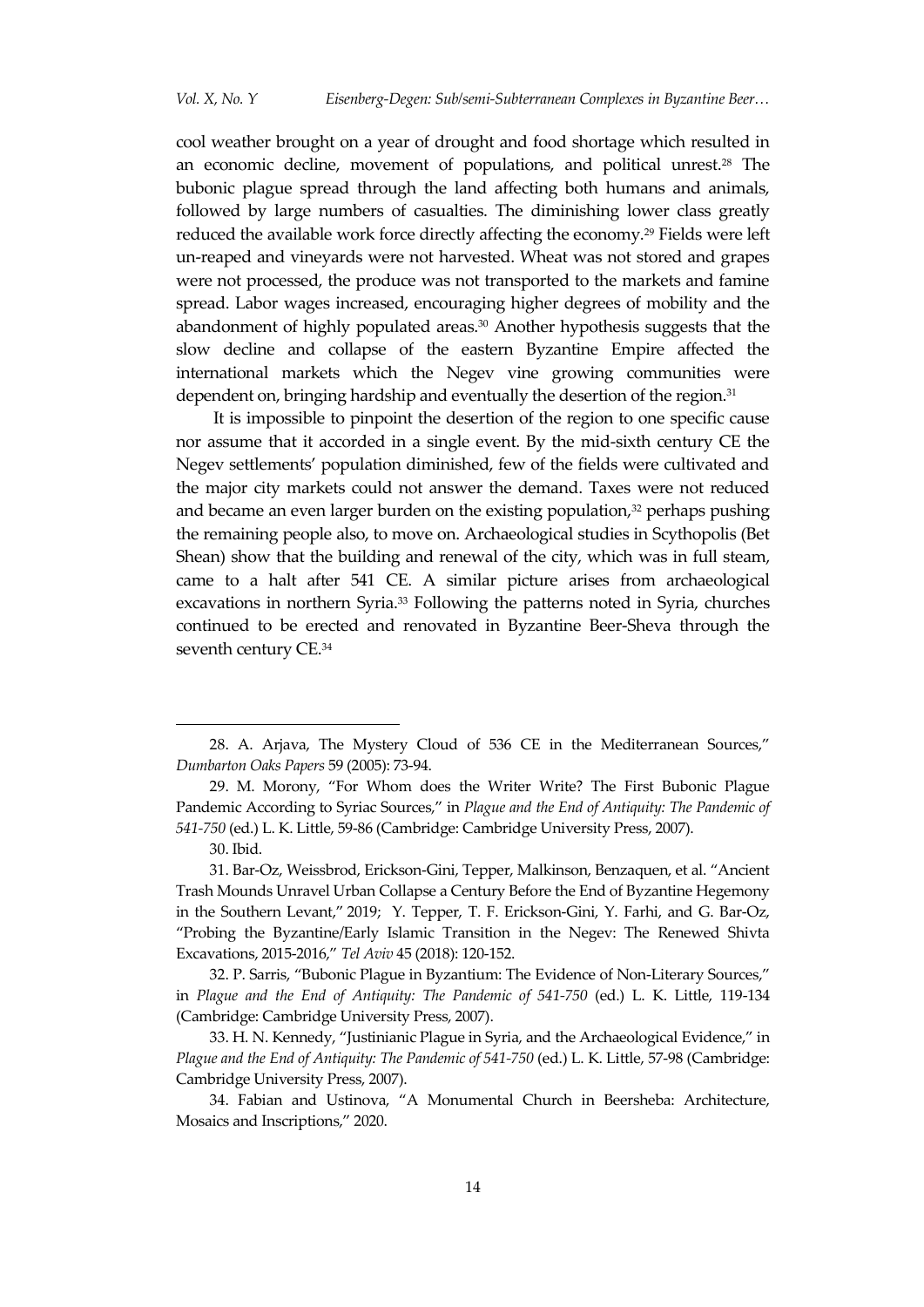## **Conclusions**

Based on the sub/semi-subterranean complexes exposed and the historic, economic state of the region we tentatively suggest that the large number of farmsteads built throughout the second half of the sixth century CE is due to the gradual desertion of the Negev Highland settlements, possibly related to drastic effects of the bubonic plague. The sub/semi subterranean complexes were not a novelty in the region but do seem to have gained popularity and went through several adaptations. These may be related to rising need for security. Interestingly a silo was exposed in each of the 'Central Bus Station' complexes. This is in contrast to farms surrounding the Byzantine city center where few silos were exposed, none within the sub/semi subterranean complexes. This fact may be related to the administrative organization which was perhaps based on central storage facilities.

#### Bibliography

- Abadi-Reiss, Y. 'Dug in Loess New Perspectives for Understanding Underground Spaces in the Chalcolithic Period of the Northern Negev.' In *Archaeological Excavations and Research Studies in Southern Israel*, edited by A. Golani, D. Varga, G. Lehmann, and Y. Tchekhanovets. Collected Papers, 17<sup>th</sup> Annual Southern Conference. Volume 4, 2021, 133-152 (in Hebrew).
- Abadi-Reiss, Y., and D. Eisenberg-Degen. 'Be'er Sheva', Balfour Street.' *Hadashot Arkheologiyot - Excavations and Surveys in Israel* 125 (2013).
- Arjava, A. 'The Mystery Cloud of 536 CE in the Mediterranean Sources.' *Dumbarton Oaks Papers* 59 (2005): 73-94.
- Bar-Oz, G., L. Weissbrod, T. Erickson-Gini, Y. Tepper, D. Malkinson, M. Benzaquen, et al. 'Ancient Trash Mounds Unravel Urban Collapse a Century Before the End of Byzantine Hegemony in the Southern Levant.' *Proceedings of the National Academy of Sciences* 116, no. 17 (2019), 8239-8248.
- Baumgarten, Y. 'Be'er Sheva**'**, Railway Line.' *Hadashot Arkheologiyot - Excavations and Surveys in Israel* 132 (2020).
- Chappell, E. A. 'Acculturation in the Shenandoah Valley: Rhenish Houses of the Massanutten.' *Settlement Proceedings of the American Philosophical Society* 124, no. 1 (1980): 55-89.
- Eisenberg-Degen, D. 'Nahal Be'er Sheva'.' *Hadashot Arkheologiyot - Excavations and Surveys in Israel* 129 (2017).
- \_\_\_\_. 'Be'er Sheva', Ben-Gurion University.' *Hadashot Arkheologiyot - Excavations and Surveys in Israel* 130 (2018).
- \_\_\_\_. 'Be'er Sheva', Nahal 'Ashan (Newe Menahem B): Remains from the Byzantine and the Ottoman *Periods." Hadashot Arkheologiyot - Excavations and Surveys in Israel* 130 (2018).
- \_\_\_\_. 'The Phenomeon of Underground Cellars During the Sixth Century CE in the Be'er Sheva Valley – Excavations in the 'Northern Campus' Site as a Test Case.' In *Archaeological Excavations and Research Studies in Southern Israel*, edited by A. Golani,